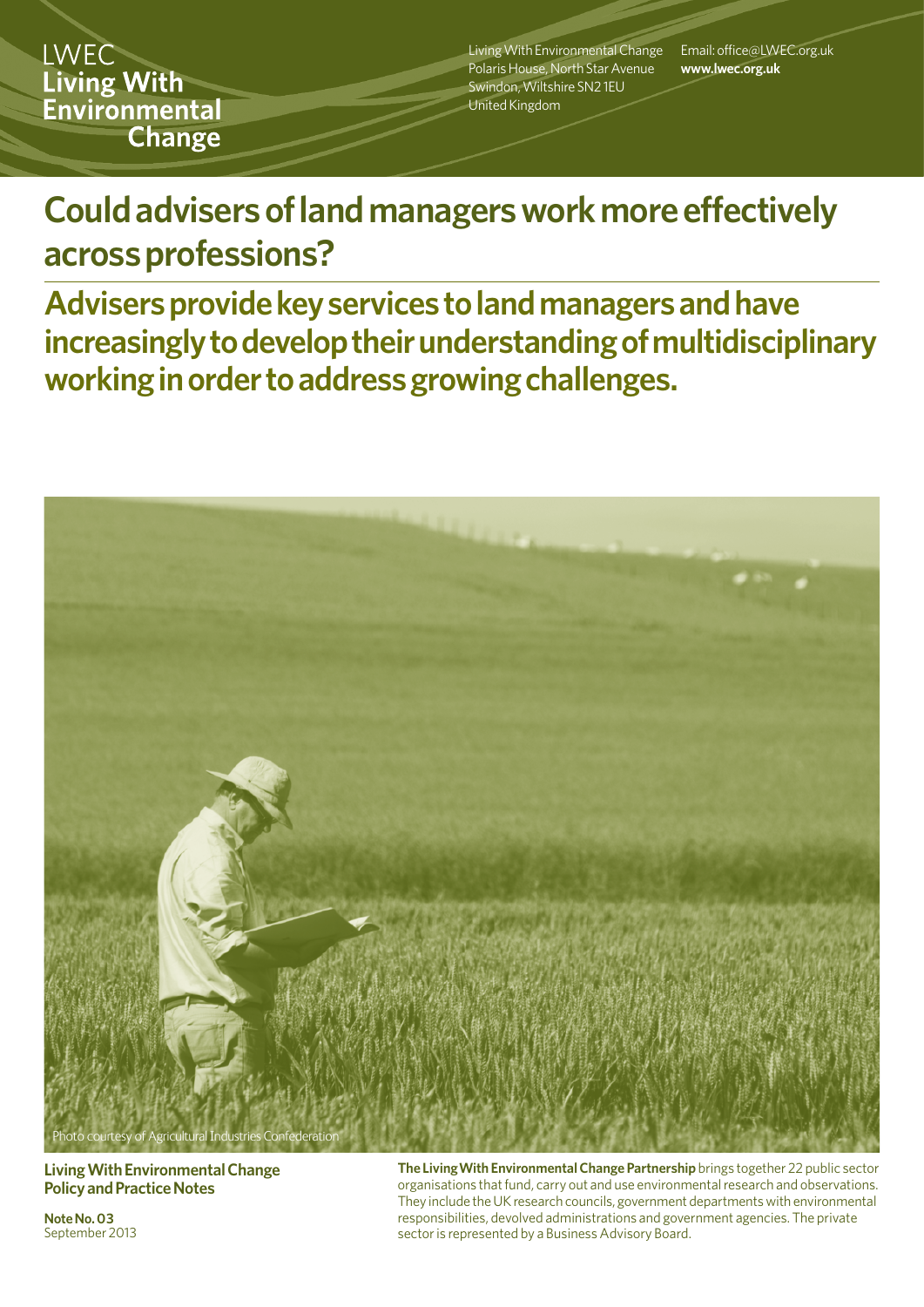**Land managers face increasing pressures to deliver a whole range of goods and services from the land. They draw on advice from a range of professionals, such as land agents, veterinarians, ecologists, agronomists, agricultural lawyers, business consultants, renewable energy specialists, architects, planners, buildings design consultants, nutritionists, historic environment advisers, accountants and rights of way officers in order to fulfil these demands. Advisers need to be able to work together, and to marry commercial objectives with the delivery of ecosystem services and sustainable use of resources.**

### **What role do land advisers play and how is that likely to develop?**

**Advisers play a key role in informing decision making and supporting the development of tens of thousands of farming and land based businesses. Consideration of their own knowledge base is therefore paramount:** 

- The Foresight Report on The Future of Food and Farming identified the improvement in advisory services for tackling the challenge of food security as a top priority for action.
- Improving the skills of land managers has become imperative for government and industry, with advisers vital to this process.
- The advisory professions have recognised their own needs for knowledge and skills in recent years, and the need for more integrated delivery of advice, with increasing self-reflection.

### **What is the current situation regarding inter-professional working?**

#### **There has been a proliferation of advisers providing support to land managers over the last 20 years, across a wide range of professions:**

- In negotiating solutions to problems, dispensing advice and reaching a solution with clients, advisers often come into contact with other professionals and must balance multiple interests and objectives.
- Advisers from different professions are increasingly required to work together and as a result they have become much more reliant on each other.
- Currently very little guidance or advice exists on the processes and mechanics of rural inter-professional working.
- Advisers need to develop their own inter-professional networks but receive little guidance on how to go about this.
- Newly qualified advisers need to be equipped to deal with these challenges.

### **What current agendas demand inter-professional working?**

**Inter-professional working is not a new concept; indeed many advisers have been doing this for years, but there are new and emerging issues that have intensified the need for this including:** 

- Intense land-use and economic pressures.
- A complex policy and regulatory environment.
- Multiple demands on land management linked to ecosystem services and food security.
- Mitigation and adaptation to environmental change.
- Demands for an efficient and more joined up advisory system.

### **How do advisers organise their inter-professional working?**

### **Inter-professional working means:**

- Advisers recognising the limits of their own expertise and when to draw in others to provide the best service to their client so they know how to sell their own expertise but also how to be an astute client for the expertise of others.
- Experienced advisers demonstrating connoisseurship in selecting the experts to fulfil certain roles and who they choose to work with and avoid.
- Advisers finding out how to work with each other in terms of roles and methods and reaching a common understanding.
- In some instances a farmer or land manager may act as project manager him/herself, in others an adviser may orchestrate networks of specialists on their behalf. Other advisers may be brought into inter-professional networks as sub-contractors or through working within multidisciplinary firms.
- Advisers may project manage and dovetail a range of plans including farm business plans, farm environment plans, farm health plans, farm succession plans etc.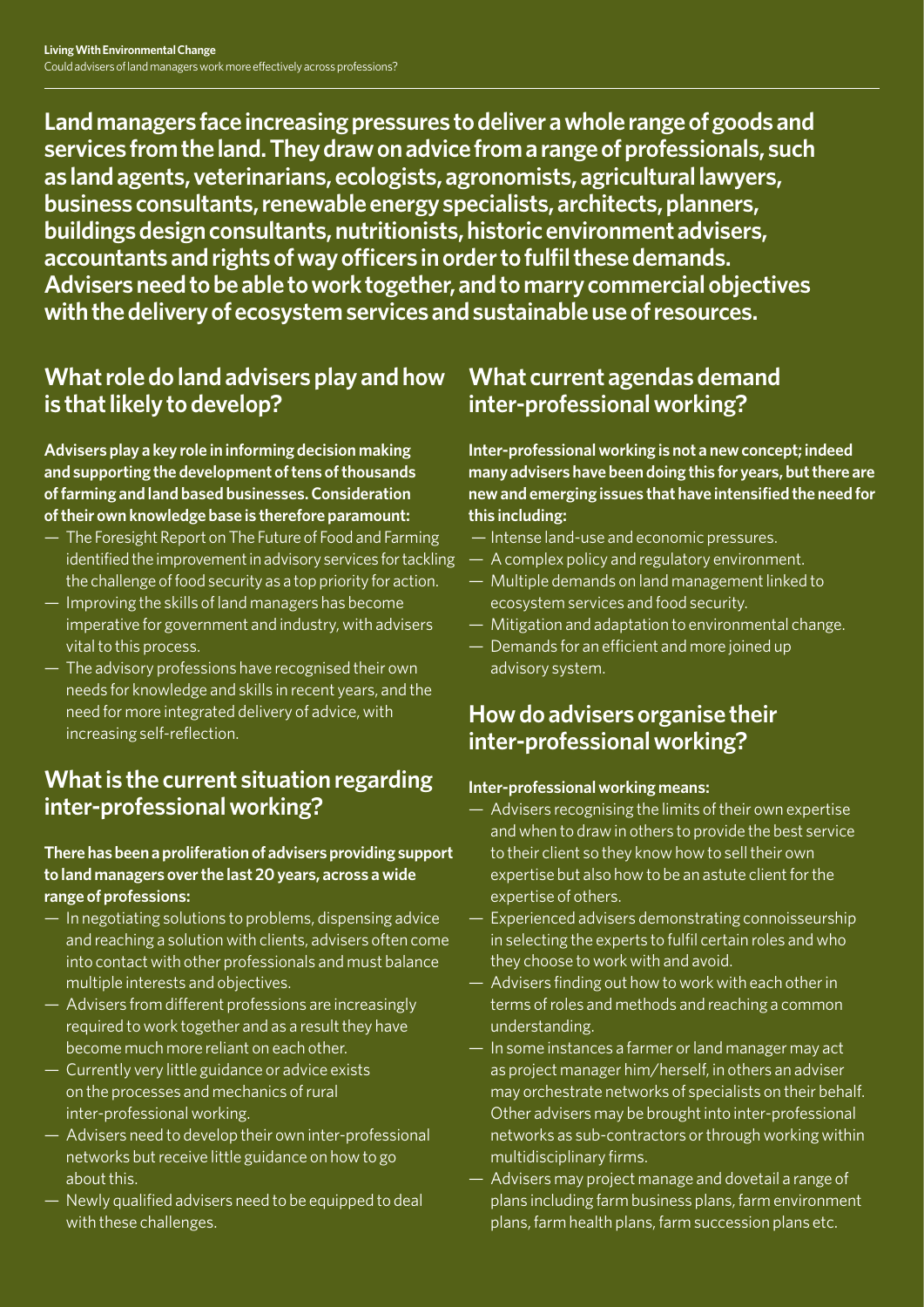

One example of how a land manager may be working with several networks of advisers: the ecologist and land agent may be involved in helping them develop agri-environment schemes as well as engaging with more distant networks of advisers; while the vet often forms another important broker of inter-professional working involving feed advisers, nutritionists, housing designers, as does the agronomist, who may liaise with fertiliser representatives, seed merchants and feed advisers etc.

### **What opportunities arise from inter-professional working?**

### **Inter-professional working can bring benefits to advisers, their businesses and their clients:**

- Inter-professional working often involves knowledge exchange between advisers, contributing to their personal development, knowledge and expertise.
- Advisers enjoy this kind of working and derive personal satisfaction from demonstrating added value to their client, particularly if it enables the client to improve land management practice .
- There may be commercial benefits from sharing costs and winning future business on the back of successful inter-professional working.
- Inter-professional working can help to build networks which can be used to access funding schemes which may require collaborative bids.
- Where advisers operate as sole traders there may be an even greater need to build inter-professional networks but even multidisciplinary large practices depend on external networks.

### **What challenges arise from inter-professional working?**

**Day to day inter-professional working is found by many advisers to be a challenge:**

#### **Locating expertise:**

- It may be difficult to locate the right kind of professional who will meet the needs of a client. Within the complex landscape of advisory services, advisers don't always know what each other's professions actually do and how they could contribute to resolving an issue or problem.
- There are difficulties in finding the right individual adviser who has an established track record. Uncertainty around the professional standards and accountability of sub-contractors employed can cause problems and some feel better equipped to work with certain disciplines than others.
- Advisers are often unsure about where to find and how to access specialist advice from research organisations and programmes.

### **Organising inter-professional working:**

- The roles and responsibilities of different advisers may not always be clear and can encroach on one another.
- The different working patterns of professions can create difficulties in accessing professional networks, particularly for those spending significant time in the field.
- Identifying a lead adviser to organise inputs of advisers is not always clear cut.
- There are language barriers between professions and between public, private and third-sector based advisers, different timescales, aims and deadlines that require sensitive negotiation.
- Difficulties may emerge arising from differences in perceived status between professions.

### **Competition versus collaboration:**

- When to compete and when to collaborate with other professionals represents a delicate consideration for advisers.
- There may be a risk of clients being lost to other professionals with whom advisers collaborate.
- For many advisers, their knowledge is their business, which may limit the amount of knowledge exchange taking place between advisers. Company rewards systems can drive a "keep it to yourself" mentality.
- There is a risk of clients viewing an adviser's need to bring in external expertise as a failure of their knowledge.